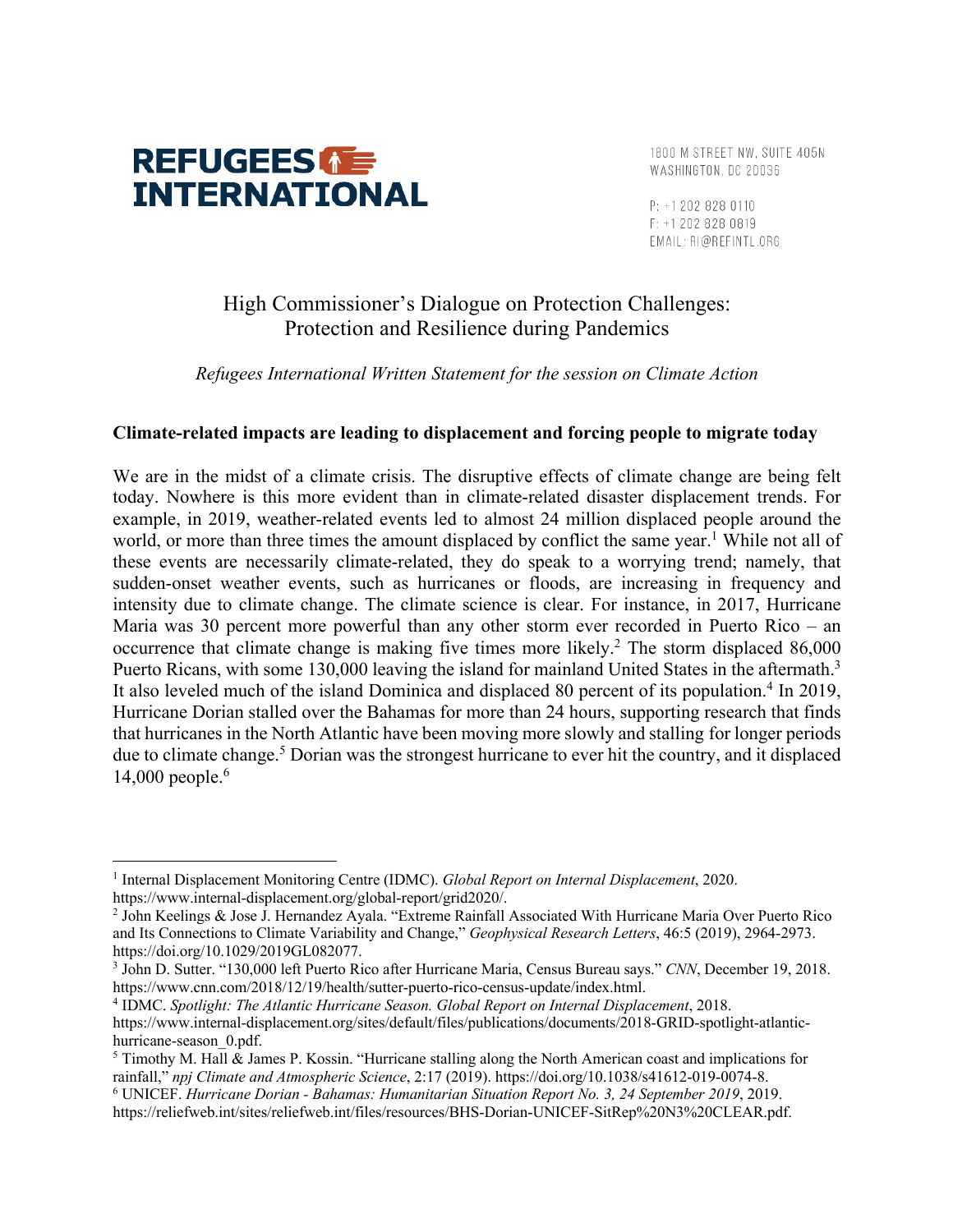Climate-related disasters do not affect all countries or people within their borders equally. In fact, displacement risk is often determined by complex interactions at the site of disaster, including the underlying vulnerability of people and communities, the magnitude and frequency of the given climate-related hazard, and the ability to cope with such events.<sup>7</sup> In a real world context and using Maria and Dorian as examples, reporting shows that those most likely to be displaced and face long-term precarity are people and households that were already living in extreme poverty and/or who had tenuous employment status, such as undocumented Haitians in the Bahamas during Hurricane Dorian.<sup>8</sup> This means that climate change most affects those that have the least to do with its driving force, carbon emissions.

Slow-onset impacts and their effects underscore the severity of the issue and the need to push the boundaries of existing policy paradigms. Slow-onset impacts include increasing temperatures; desertification; loss of biodiversity; land and forest degradation; glacial retreat; ocean acidification; sea level rise; and salinization.<sup>9</sup> Due to the way in which they evolve, slow-onset events' effects are less tangible or immediately threatening in the short-term. Thus, households or communities may have more time to assess the changing situation and make a more deliberate decision about whether to move. However, as these impacts can make it untenable to earn a living in impacted areas, such decisions may be less than voluntary.

Slow-onset events are irreversible and migration related to them will likely not be temporary. In some cases, such as sea-level rise, the country from which people have fled may no longer exist. Sea-level rise is of increasing concern for low-lying island states, with recent predictions indicating that the rate of change is much higher than previously anticipated.<sup>10</sup> In the case of slow-onset events, and especially sea-level rise, the international community has yet to develop protection mechanisms or frameworks to ensure the displaced can find sustainable solutions.

## **Managing the COVID-19 pandemic should not come at the expense of protection for those displaced due to climate-related disasters**

Given the evolving nature of climate change and the closing window of opportunity to act, now is the time to get serious about the needs of those displaced by climate-related impacts. The COVID-19 pandemic has made this clearer than ever before. The way in which we as a global community interact with the environment has resounding implications and ripple effects on the safety and prosperity of everyone, but especially the most vulnerable. It will take a coordinated effort and global response to meet the challenge of both COVID-19 and climate change.

<sup>7</sup> IDMC. *Global Estimates 2015: People Displaced by Disaster*, 2015. https://www.internal-

displacement.org/publications/global-estimates-2015-people-displaced-by-disasters.

<sup>8</sup> VOA News. "Haitian Immigrants in Bahamas Struggle After Hurricane Dorian," *VOA News*, March 20, 2020.

https://www.voanews.com/americas/haitian-immigrants-bahamas-struggle-after-hurricane-dorian

<sup>9</sup> UN Framework Convention on Climate Change. *Slow onset events*, n.d.

https://unfccc.int/process/bodies/constituted-bodies/executive-committee-of-the-warsaw-international-mechanismfor-loss-and-damage-wim-excom/areas-of-work/slow-onset-events.

 $10$  Scott A. Kulp & Benjamin H. Strauss. "New elevation data triple estimates of global vulnerability to sea-level rise and coastal flooding," *Nature Communications*, 10:4844 (2019). https://www.nature.com/articles/s41467-019- 12808-z.